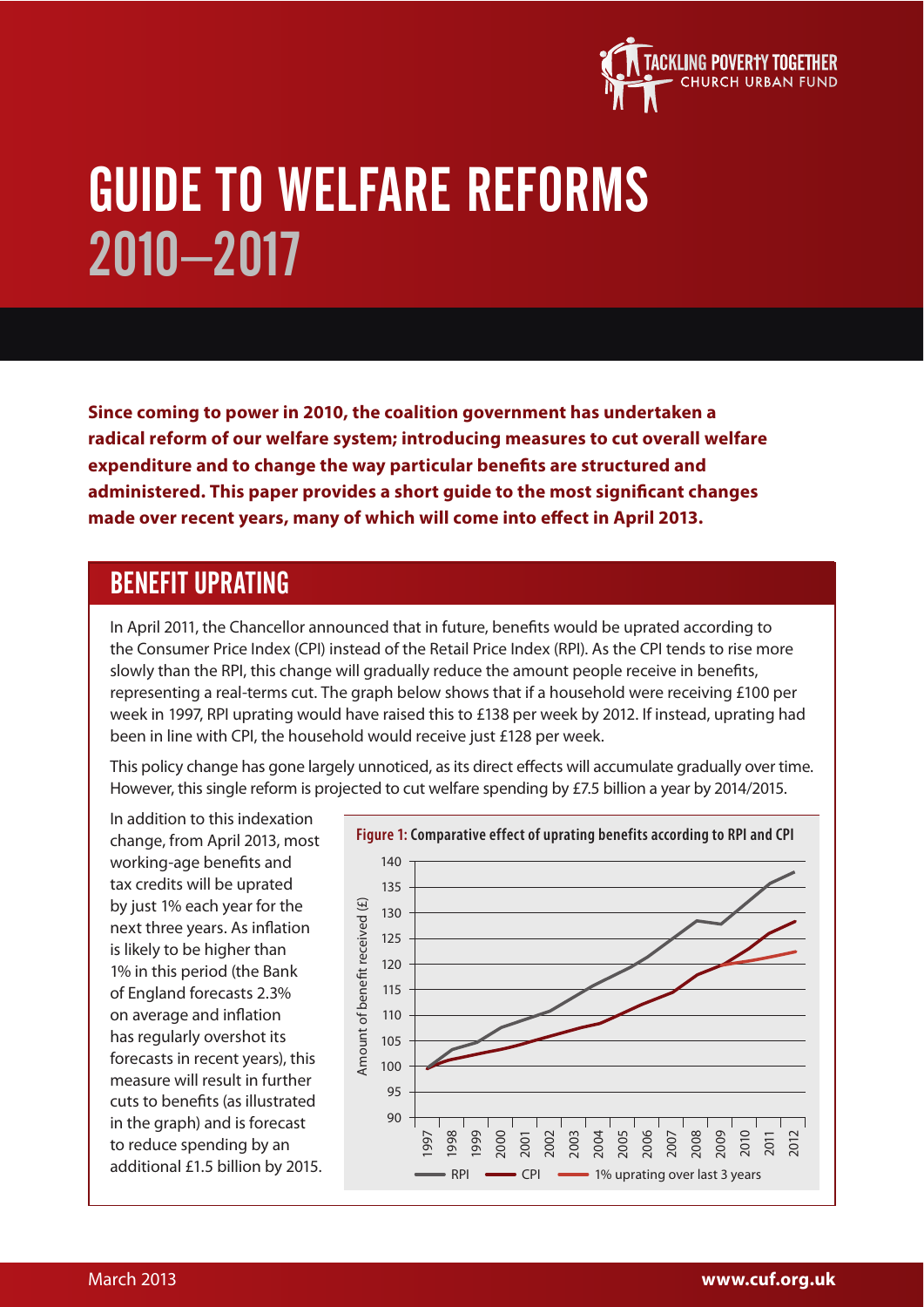# BENEFIT CAP

From April 2013, no out-of-work family of working age will be able to receive more than £500 per week in total benefit payments and no single adult household will receive more than £350. The government has argued that this cap 'promotes fairness between those in work and those receiving benefits', by making sure that no household receiving benefits can earn more than a working household (Household Benefit Cap Impact Assessment, DWP, 2011).

This cap will predominantly impact large families living in high rent areas of London. The Department for Work and Pensions (DWP) estimates that 56,000 households will be affected, losing an average of £93 per week. It forecasts that this cap will reduce spending by £330 million a year (Benefit Cap Impact Assessment, DWP, 2012).

# HOUSING BENEFIT

#### **Cap on Local Housing Allowance introduced**

In April 2011, Local Housing Allowance was capped for properties of different sizes.

This reform will mostly affect families living in central London, where rent often exceeds these new limits. In 2010, the DWP estimated that of the 160,000 households claiming Housing Benefit in London, approximately 17,500 will lose an average of £81 per week as a result of this cap (Impact of Housing Benefit Proposals, DWP, 2010). Those families affected will either have to make up the shortfall in rent themselves or move to a more affordable property.

**£250 per week**

**£290 per week**

**One bedroom Two bedrooms Three bedrooms**

**£340 per week**

**£400 per week**

**Four bedrooms**

On top of this cap, an additional limit has been placed on Local Housing Allowance (LHA). Previously, rates had been set at the 50th percentile of local rents, but this was reduced to the 30th percentile in April 2011. The DWP estimate that 775,000 households will have their LHA cut as a result of this change (Impact of Housing Benefit Proposals, DWP, 2010).

Additionally, the up to £15 weekly excess which could be paid to claimants with rents below the LHA rate was removed.

#### **New penalties for under-occupancy**

In April 2013 a new size criterion for Housing Benefit will come into effect. This change has been coined the 'bedroom tax' and effectively means that the amount of rent eligible to be paid by Housing Benefit will now be tied to the size and composition of a claimant's household.

As a result of this change, working-age claimants (pensioners are exempt) living in social rented accommodation who are found to be under-occupying by one room will have their eligible rent reduced by 14% a week. Those under-occupying their property by two or more bedrooms will have their eligible rent reduced by 25%.

The government has estimated that at the time of its introduction, this policy is likely to affect 660,000 working-age claimants living in the social rented sector - approximately 31% of all workingage claimants (Housing Benefit: size criteria, DWP, 2012). It forecasts that this reform will reduce spending by £500 million a year (Housing Benefit Impact Assessment, DWP, 2012).

In order to make up shortfalls in rent that occur as a result of Housing Benefit changes, an additional £30 million will be added to the Discretionary Housing Payment fund per year from 2013/14.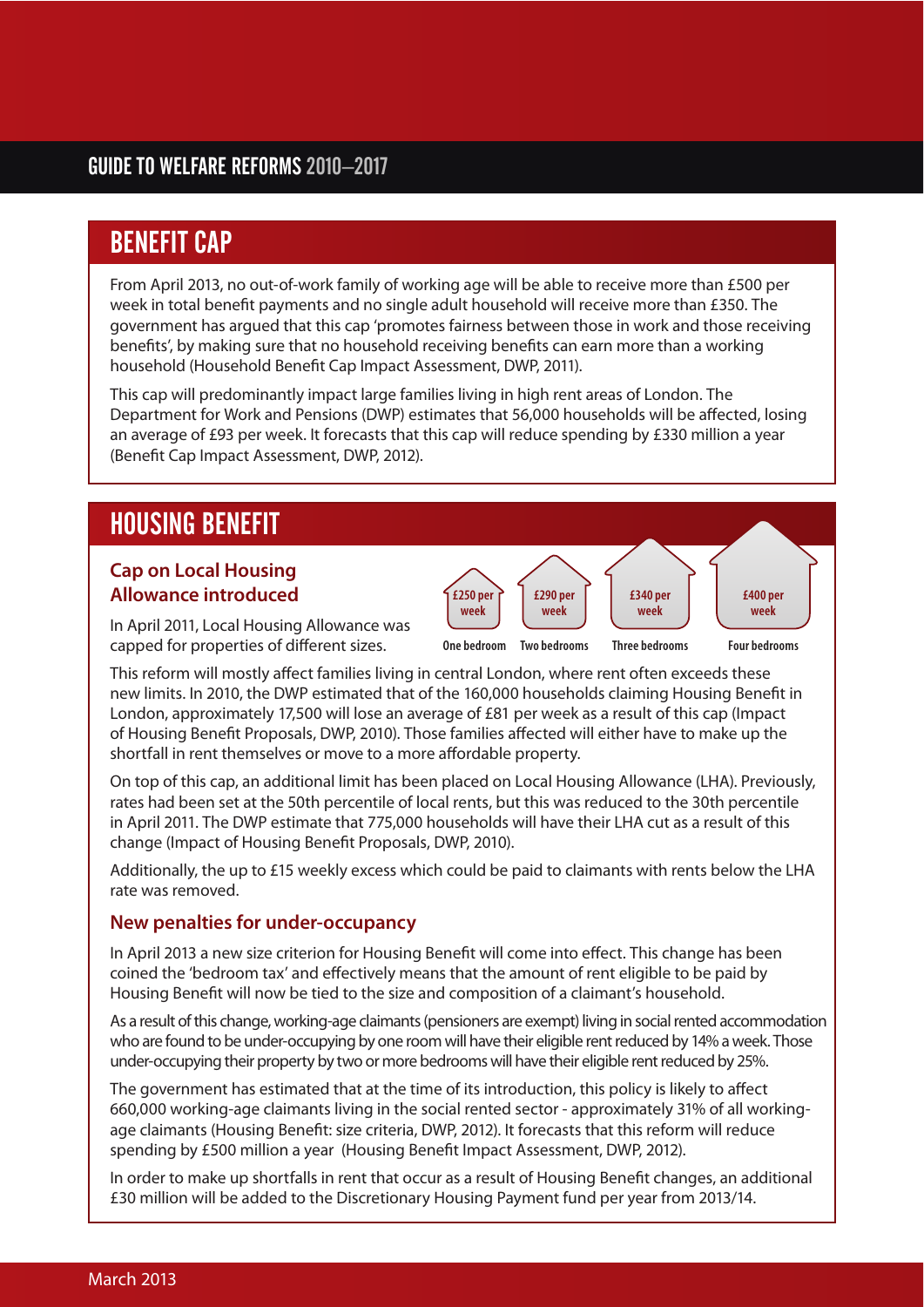# DISABILITY-RELATED BENEFITS

#### **Moving to Employment Support Allowance**

In 2008, Employment Support Allowance (ESA) was introduced to replace both Incapacity Benefit and Income Support for new claimants judged incapable of work. There are two types of ESA: contributory (for those who have made sufficient national insurance contributions) and income-related (for those whose income and capital is low enough).

Between 2011 and 2014, all existing claimants of incapacity benefits will be reassessed for ESA under the Work Capability Assessment. Claimants that do not satisfy the requirements of this test will not qualify for ESA and will be expected to apply for Jobseeker's Allowance (JSA). Claimants who pass this test will be allocated to one of

**Incapacity** benefits Employment support allowance

two ESA groups: the 'support group' for people with severe disabilities who are entitled to unconditional support, or the 'work-related activity group' for people judged capable of work-related activity.

Claimants in this second group will have to engage in activities such as voluntary work or work trials that will help to make them 'work-ready'. If they do not comply with this requirement, they may be sanctioned by having their benefits stopped. Additionally, people in this group will only be able to claim contributory ESA for one year, on the assumption that at the end of this year they will be ready to enter employment. If an individual is still out of work at the end of this period, they may apply for means-tested benefits or JSA.

Around 1.5 million existing claimants of incapacity benefits are expected to be reassessed for ESA by 2014. Of these, approximately one quarter are expected to be found fit for work (Monitoring Poverty, JRF and New Policy Institute 2012). The DWP estimates that 50% of those found fit for work will move to JSA, 20% will move to another benefit and 30% will move off benefits altogether (ESA Impact Assessment, DWP, 2010).

Concerns have been raised about the number of successful appeals against the Work Capability Assessments: '40% of decisions have been appealed against and 38% of appeals have been successful' (House of Commons note SN/SP/5850, 2012). Such a high level of successful appeals suggests that these Assessments are not consistently making accurate assessments of people's ability to work. Particular concerns have been raised over the inaccurate assessment of mental health problems and fluctuating conditions.

#### **Moving to Personal Independence Payments**

The Welfare Reform Act 2012 replaced the Disability Living Allowance (DLA) with Personal Independence Payments (PIP). Like the DLA, PIP is not a meanstested benefit and so is available for anyone of working age who satisfies specific mobility or daily living requirements.

From June 2013 all new claimants will be placed on PIP and between 2013 and 2017, all existing DLA claimants will be reassessed for PIP. As a result of these reassessments, it is estimated that spending will fall by £1 billion per year by 2014/15. Much of this reduction will occur as a result of the more stringent requirements of PIP and therefore the anticipated drop of 500,000 people claiming the new benefit (DLA Impact Assessment, DWP, 2012).

**Disability** living allowance

Personal independence payments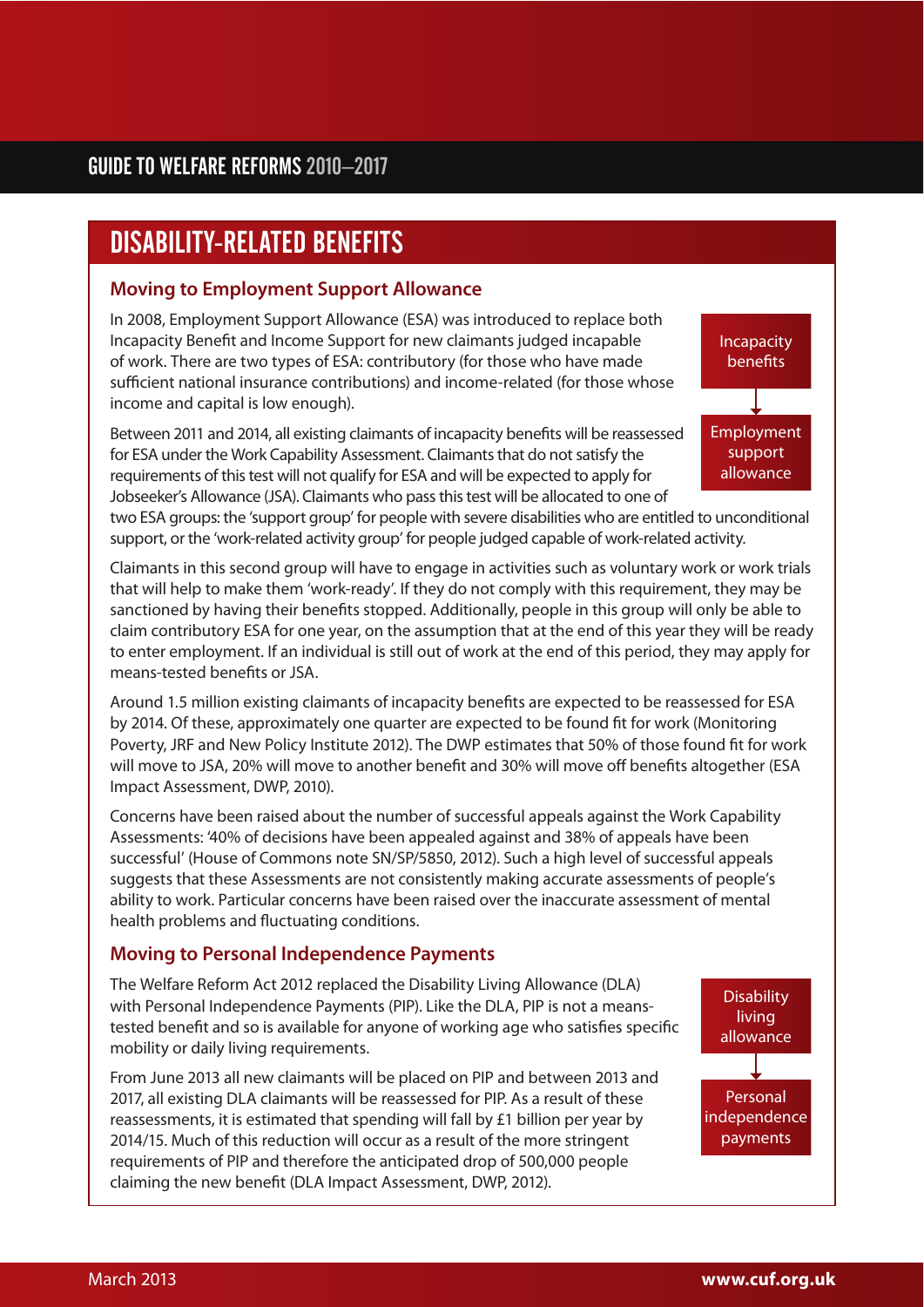# TAX CREDITS

#### **Tax Credits reduced**

In 2011, the rate of withdrawal of Working Tax Credits was increased from 39p to 41p for every pound earned above £6,420. This means that households with slightly higher incomes will no longer qualify for this support. In the same year, the proportion of childcare costs covered by the childcare element of Working Tax Credits was reduced from 80% to 70%.

In 2012, the number of hours a couple with children has to work to become eligible for Working Tax Credit was increased from 16 to 24 hours a week. Additionally, couples that earn over £41,300 (decreased from £50,000) no longer qualified for Child Tax Credit.

The basic element of Working Tax Credit has been frozen. The child element of Child Tax Credit was increased by £150 above CPI in 2011/12 and by £60 in 2012/13, but the 1% uprating of benefits in the next three years will cancel out these real increases by 2015/16.

#### **Council Tax Bene!t abolished**

From April 2013, Council Tax Benefit is to be replaced by localised Council Tax Support schemes. The central government budget for these support schemes has been reduced by 10%; however, councils are prohibited from passing on any of this cut to pensioner claimants.

It is anticipated that this change will save central government £500 million a year. In order to make up this shortfall, many councils are expected to introduce minimum council tax payments for working-age households, varying between £96 and £255 per year (Resolution Foundation, 2013).

# UNIVERSAL CREDIT

Universal Credit became law as part of the Welfare Act 2012. When implemented, the new benefit will amalgamate several existing means-tested benefits: Income Support (IS), Jobseeker's Allowance (JSA), Employment and Support Allowance (ESA), Housing Benefit, Child Tax Credit, Working Tax Credit and social fund budgeting loans. It is hoped that bringing these diverse bene fits to gether will remove much of the current complexity in the system.

#### **Increasing work incentives**

One of the stated aims of Universal Credit is to increase work incentives by making sure that 'work always pays'. It is designed to do so in two ways. Firstly, by introducing more generous earnings disregards (the amount of money a household can earn and keep without reducing their benefit payments). The amount of earnings disregarded varies according to the type of household and their particular needs. Secondly, Universal Credit will introduce a lower taper rate of 65% (excluding the impact of Council Tax support). This means that for every £1 a household earns above its disregard, 65p is deducted from its benefit entitlement. However, Universal Credit may weaken work incentives for second earners in couples, as they will see their benefit entitlement withdrawn more quickly (Universal Credit, Institute for Fiscal Studies, 2011).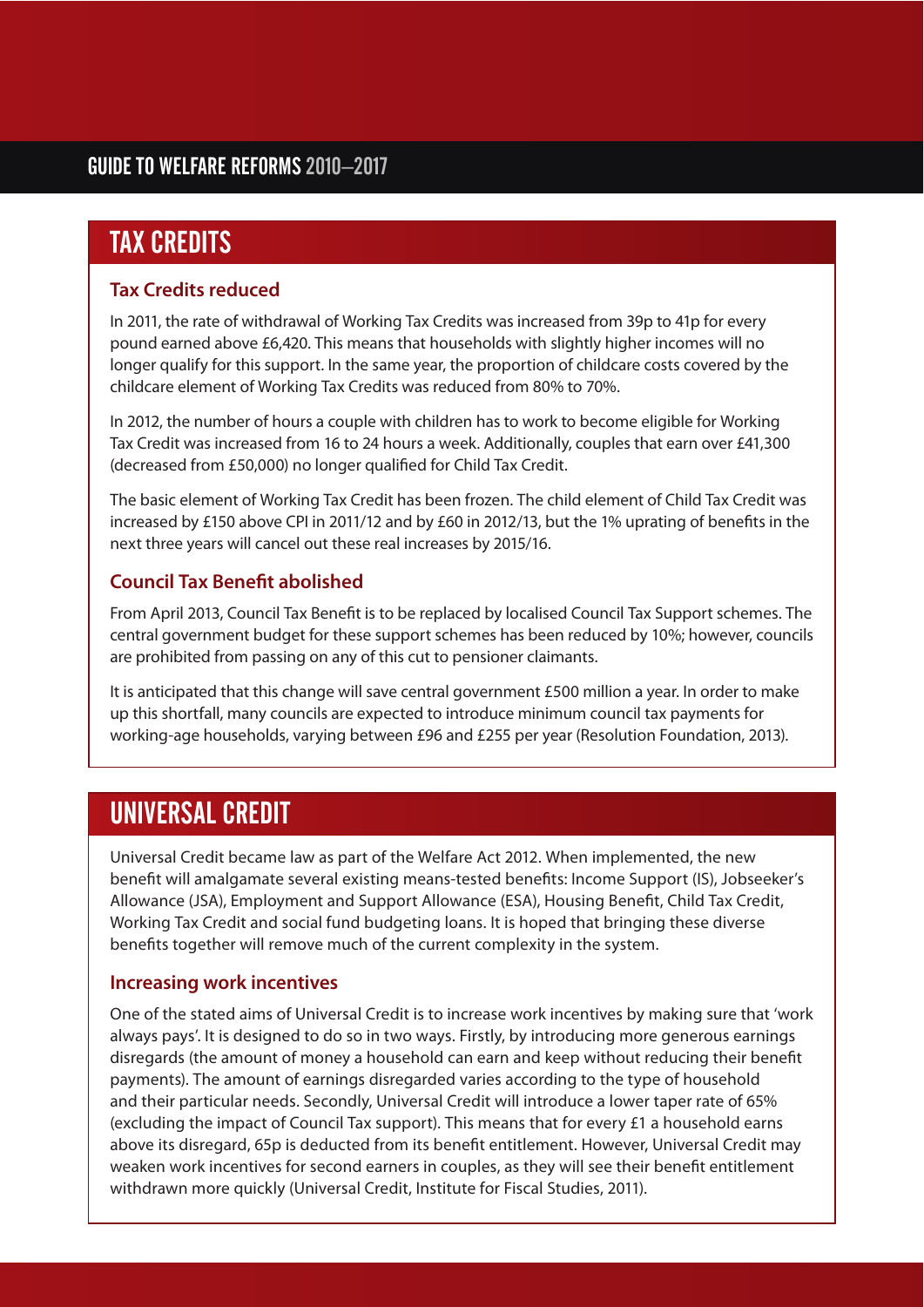

### GUIDE TO WELFARE REFORMS 2010–2017

## **UNIVERSAL CREDIT** (continued)

Universal Credit will be a real-time system that is fully integrated with HMRC's PAYE system. Consequently, claimants who earn money will have their earnings automatically taken into account in the calculation of their Universal Credit payment. It is hoped that this change will help smooth the way into and out of work as claimants will not have to reapply for benefits as they move in and out of employment.

#### **Conditionality and sanctions tightened**

Alongside Universal Credit, a tighter regime of conditionality will also be introduced. Each person claiming Universal Credit will be required to sign and comply with a 'claimant commitment', drawn up jointly by the claimant and their personal adviser from Job Centre Plus. This commitment will set out what an individual is required to do to keep receiving Universal Credit and may include, for example, the requirement to attend the local Job Centre more frequently, broaden a job search or increase the number of job applications made each week.

If claimants do not comply with these conditions, they may be sanctioned by having their benefits stopped for a certain period of time. The duration of sanctions could vary between one week and three years depending on the type of support a claimant is receiving and the way in which they have failed to comply with their commitment. Many organisations have raised concerns about this programme of sanctions, focusing in particular on how it is likely to affect people with mental health problems.

#### **Frequency and method of payment changed**

Universal Credit will be paid monthly instead of weekly/fortnightly and will be paid directly into a nominated bank account (rather than to a landlord, as is currently the case for those receiving Housing Benefit). The rationale given for this change is that the experiences and choices of those receiving benefits should mimic as closely as possible the decisions that most people in work have to make i.e. monthly budgeting and paying rent.

However, these two changes have caused a great deal of concern. Research shows that 65% of Housing Benefit claimants say it will be 'a lot' more difficult to manage monthly budgeting, while 35% of claimants in social housing are not confident that they can keep up rental payments if the rent is paid directly into their bank account (Policis 2013).

#### **Phased implementation between 2013 and 2017**

According to current plans, new benefit claimants will receive Universal Credit from October 2013. Those already receiving a means-tested benefit will continue to do so until they are transferred across to Universal Credit in a process of managed migration, sometime between 2013 and 2017. Existing claimants who experience a significant change of circumstance will be transferred across from October this year.

The government has pledged to top-up with transitional payments any shortfall in benefits that occur as a result of this transfer to Universal Credit. However, these transitional payments will only apply to those who are moved across to Universal Credit as part of the government's planned migration programme, not to those who experience a significant change of circumstance. Also, these payments will not be uprated and so will lose value over time.